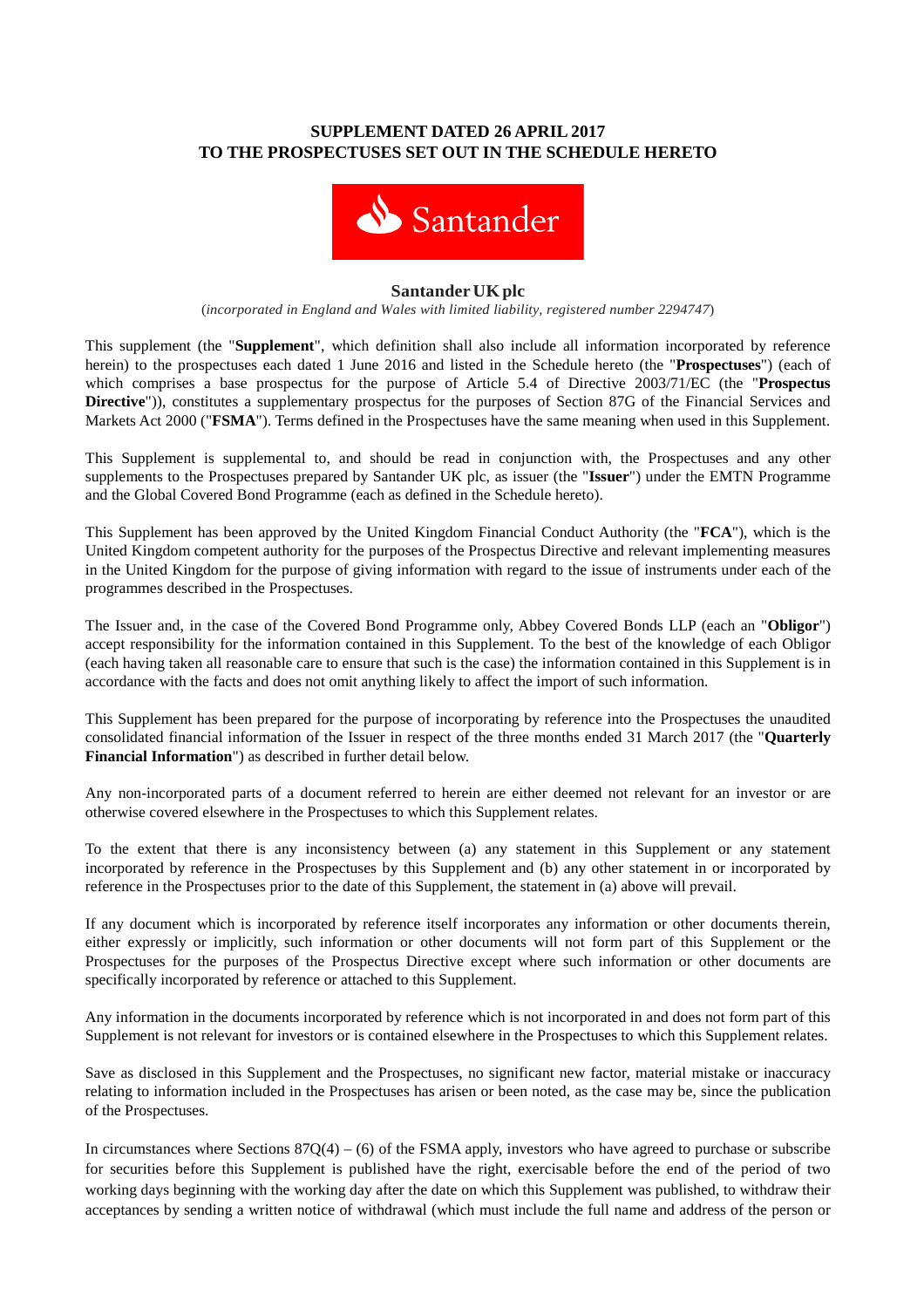entity wishing to exercise such statutory withdrawal right and identify the transferable securities to which that statutory withdrawal right relates) by electronic mail to treasurylegal@santander.co.uk.

## **PUBLICATION OF QUARTERLY MANAGEMENT STATEMENT**

On 26 April 2017, Santander UK Group Holdings plc, the immediate parent company of the Issuer, published its unaudited quarterly management statement in respect of the three months ended 31 March 2017 ( the "**Quarterly Management Statement**").

The content of Appendix 4 appearing on page 22 of such Quarterly Management Statement, which contains the Quarterly Financial Information of the Issuer, is hereby incorporated in, and forms part of, each Prospectus.

A copy of the Quarterly Management Statement has been submitted to the National Storage Mechanism (available for viewing at: http://www.morningstar.co.uk/uk/NSM).

The relevant sections of the Quarterly Management Statement listed above are also available for viewing at: http://www.santander.co.uk/uk/about-santander-uk/investor-relations/santander-uk-plc/.

### **GENERAL**

This Supplement will be published on the website of the London Stock Exchange at the following link: http://www.londonstockexchange.com/exchange/news/market-news/market-news-home.html.